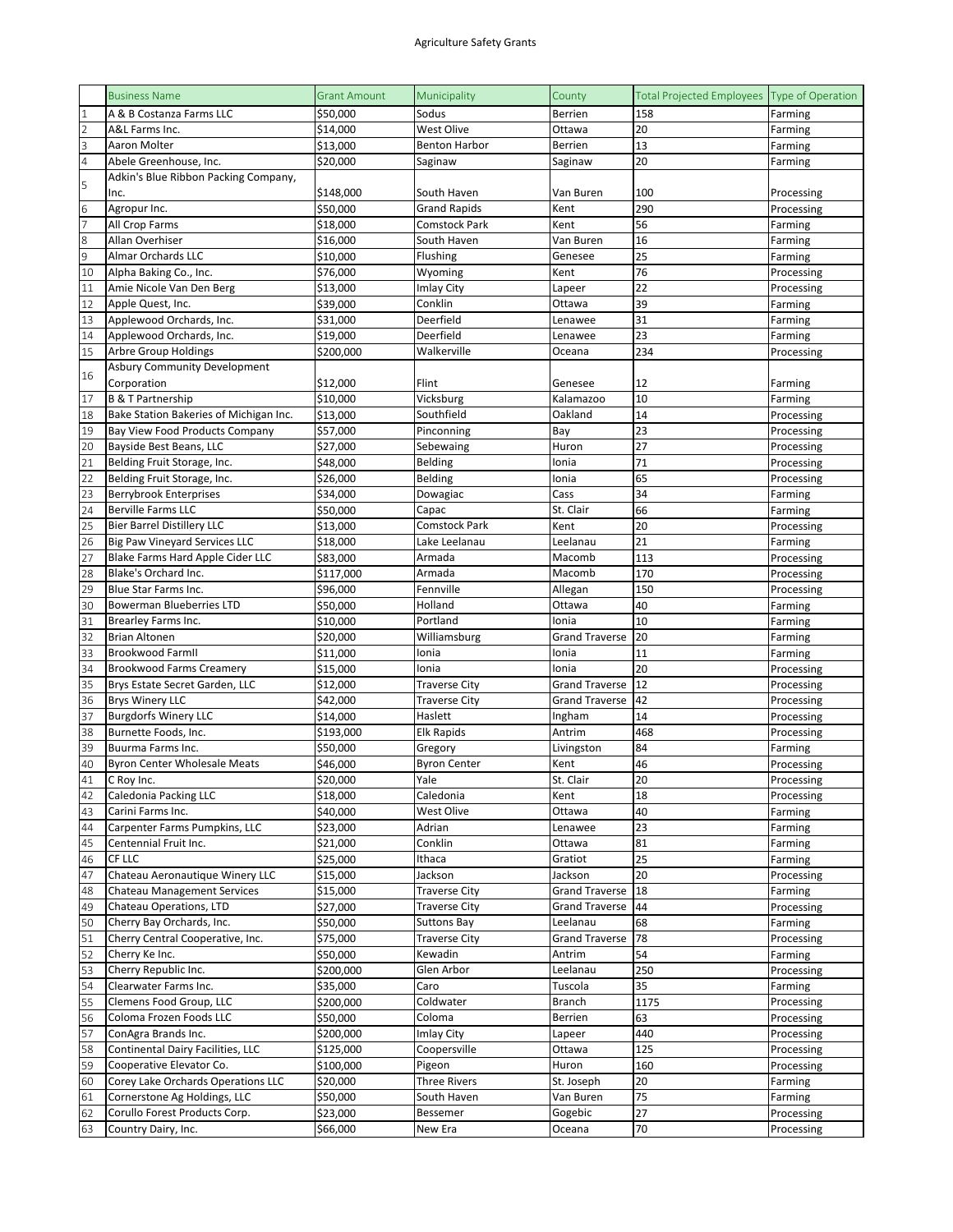| 64         | <b>Country Mill Farms LLC</b>                         | \$17,000             | Charlotte              | Eaton                 | 51       | Processing               |
|------------|-------------------------------------------------------|----------------------|------------------------|-----------------------|----------|--------------------------|
| 65         | Couturier Blueberry Farm Inc.                         | \$26.000             | Ludington              | Mason                 | 75       | Farming                  |
| 66         | Coveyou Farms LLC                                     | \$16,000             | Petoskey               | Emmet                 | 10       | Farming                  |
| 67         | Crane's Pie Pantry Restaurant, Inc.                   | \$35,000             | Fennville              | Allegan               | 35       | Processing               |
| 68         | Creek Valley Farms                                    | \$10,000             | Waldron                | Hillsdale             | 9        |                          |
|            | D & D Freeland's Green Top LLC                        |                      | Kent City              | Kent                  | 54       | Farming                  |
| 69         |                                                       | \$50,000             |                        |                       |          | Farming                  |
| 70         | Dairy Farmers of America                              | \$73,000             | <b>Grand Ledge</b>     | Eaton                 | 73       | Processing               |
| 71         | Dawn Food Products, Inc.                              | \$170,000            | Jackson                | Jackson               | 488      | Processing               |
| 72         | DeGroot, Inc.                                         | \$46,000             | Coloma                 | <b>Berrien</b>        | 46       | Farming                  |
| 73         | DeVries Meats Inc.                                    | \$45,000             | Coopersville           | Ottawa                | 45       | Processing               |
| $74\,$     | Dietrich Orchards LLC                                 | \$14,000             | Conklin                | Ottawa                | 65       | Processing               |
| 75         | <b>Durand Meat Processing</b>                         | \$10,000             | Durand                 | Shiawassee            | 10       | Processing               |
| 76         | Dusseau Farms                                         | \$33,000             | Deerfield              | Lenawee               | 6        | Farming                  |
| 77         | Dykhuis Farms, Inc.                                   | \$50,000             | Hamilton               | Allegan               | 160      | Farming                  |
| 78         | E&S Produce, Inc.                                     | \$47,000             | Palmyra                | Lenawee               | 47       | Farming                  |
| 79         | E.B. Ridge Dairy, LLC                                 | \$50,000             | Middleton              | Gratiot               | 76       | Farming                  |
| 80         | E.H. Tulgestka & Sons, Inc.                           | \$10,000             | Rogers City            | Presque Isle          | 45       | Processing               |
| 81         | <b>Eastern Market Corporation</b>                     | \$56,000             | Detroit                | Wayne                 | 50       | Processing               |
| 82         |                                                       |                      |                        |                       | 26       |                          |
|            | Eding Brothers Celery Farm LLC                        | \$26,000             | Hamilton               | Allegan               |          | Farming                  |
| 83         | Elite Apple Company, LLC                              | \$79,000             | Sparta                 | Kent                  | 79       | Processing               |
| 84         | Erie Orchards and Cider Mill                          | \$12,000             | Erie                   | Monroe                | 30       | Farming                  |
| 85         | Field & Fire LLC                                      | \$16,000             | <b>Grand Rapids</b>    | Kent                  | 16       | Processing               |
| 86         | Fish Hook Distilling Co.                              | \$12,000             | Ferndale               | Oakland               | 14       | Processing               |
| 87         | Flamm Pickle & Packing Co. Inc.                       | \$21,000             | Eau Claire             | Berrien               | 21       | Processing               |
| 88         | Food for Thought, Inc.                                | \$15,000             | <b>Traverse City</b>   | <b>Grand Traverse</b> | 20       | Processing               |
| 89         | Fresh Solution Farms LLC                              | \$49,000             | White Pigeon           | St. Joseph            | 49       | Processing               |
| 90         | Gary F Bartley                                        | \$42,000             | Dowagiac               | Cass                  | 42       | Farming                  |
| 91         | Gavin Orchards, LLC                                   | \$45,000             | Coopersville           | Ottawa                | 50       | Farming                  |
| 92         | GDW Farms, LLC                                        | \$12,000             | Holland                | Ottawa                | 12       | Farming                  |
| 93         | <b>Gerber Products Company</b>                        | \$200,000            | Fremont                | Newaygo               | 438      | Processing               |
| 94         | Gielow Pickles Inc.                                   | \$200,000            |                        | Sanilac               | 250      |                          |
| 95         | GLCC Co.                                              |                      | Lexington<br>Paw Paw   | Van Buren             | 26       | Processing               |
|            |                                                       | \$24,000             |                        |                       |          | Processing               |
| 96         | Golden Plain Farms, Inc.                              | \$50,000             | Hartford               | Van Buren             | 133      | Farming                  |
|            |                                                       |                      |                        |                       |          |                          |
| 97         | Graceland Fruit, Inc.                                 | \$200,000            | Frankfort              | Benzie                | 200      | Processing               |
| 98         | <b>Grand Traverse Distillery</b>                      | \$23,000             | Traverse City          | <b>Grand Traverse</b> | 23       | Processing               |
| 99         | Gravity Vineyards and Winery, LLC                     | \$30,000             | Baroda                 | <b>Berrien</b>        | 30       | Farming                  |
| 100        | Great Lakes Packing Co.                               | \$23,000             | Kewadin                | Antrim                | 46       | Processing               |
| 101        | Green Gardens Farm, LLC                               | \$10,000             | Battle Creek           | Calhoun               | 10       | Farming                  |
| 102        | Green Meadow Farms Enterprises, LLC                   | \$50,000             | Elsie                  | Clinton               | 69       | Farming                  |
| 103        | <b>Green Point Dairy LLC</b>                          | \$50,000             | Marlette               | Sanilac               | 53       | Farming                  |
| 104        | Green Wagon Farm                                      | \$11,000             | Ada                    |                       | 10       | Farming                  |
| 105        | Greenridge Fruit, Inc.                                |                      | Grand Rapids           | Kent<br>Kent          | 32       |                          |
|            |                                                       | \$24,000             |                        |                       |          | Processing               |
| 106        | <b>Halbert Dairy Farm LLC</b>                         | \$39,000             | <b>Battle Creek</b>    | Calhoun               | 39       | Farming                  |
| 107        | <b>Hamlin Farms</b>                                   | \$53,000             | South Haven            | Van Buren             | 118      | Processing               |
|            | 108 Happy Howie's, Inc.                               | \$15,000             | Detroit                | Wayne                 | 15       | Processing               |
| 109        | Harbor Hill Fruit Farms Inc.                          | \$35,000             | Lake Leelanau          | Leelanau              | 35       | Farming                  |
| 110        | <b>Hardys LLC</b>                                     | \$11,000             | Tipton                 | Lenawee               | 11       | Farming                  |
| 111        | Harold Hamlin                                         | \$47,000             | South Haven            | Van Buren             | 85       | Farming                  |
| 112        | Harris Blueberries LLC                                | \$50,000             | Bloomingdale           | Van Buren             | 15       | Farming                  |
| 113        | Hart Freeze Pack                                      | \$18,000             | Hart                   | Oceana                | 106      | Processing               |
| 114        | Hartung Brothers, Inc.                                | \$14,000             | Imlay City             | Lapeer                | 17       | Processing               |
| 115        | <b>Harvest Ridge Processing</b>                       | \$10,000             | Caro                   | Tuscola               | 10       | Processing               |
| 116        | Harvey Milling Co Inc.                                | \$36,000             | Carson City            | Montcalm              | 36       | Processing               |
| 117        | Haskins Farms LLC                                     | \$18,000             | Lake Odessa            | Ionia                 | 18       | Farming                  |
| 118        | Hausbeck Pickle Company                               | \$90,000             | Saginaw                | Saginaw               | 120      | Processing               |
| 119        | Hawkeye Farms, LLC                                    | \$10,000             | St. Joseph             | Berrien               | 37       | Farming                  |
| 120        | <b>Hearthside Food Solutions</b>                      | \$60,000             | Grand Rapids           | Kent                  | 220      | Processing               |
| 121        |                                                       | \$80,000             | Kentwood               |                       | 652      |                          |
|            | Hearthside Food Solutions, LLC                        |                      |                        | Kent                  |          | Processing               |
| 122        | Heeren, LLC                                           | \$200,000            | Comstock Park          | Kent                  | 253      | Processing               |
| 123        | <b>Heidi's Farmstand LLC</b>                          | \$20,000             | Lowell                 | Kent                  | 20       | Farming                  |
| 124        | Herbruck Poultry Ranch, Inc.                          | \$200,000            | Saranac                | Ionia                 | 900      | Processing               |
| 125        | Heritage Blueberries LLC                              | \$32,000             | Bangor                 | Van Buren             | 0        | Farming                  |
| 126        | Heritage Farming Enterprises                          | \$10,000             | Rothbury               | Oceana                | 10       | Farming                  |
| 127        | Hidden Drive Greenhouse, Inc.                         | \$11,000             | Kalamazoo              | Kalamazoo             | 11       | Farming                  |
| 128<br>129 | Holli Forest Products, Inc.<br>Home Style Foods, Inc. | \$20,000<br>\$42,000 | Ishpeming<br>Hamtramck | Marquette<br>Wayne    | 20<br>45 | Processing<br>Processing |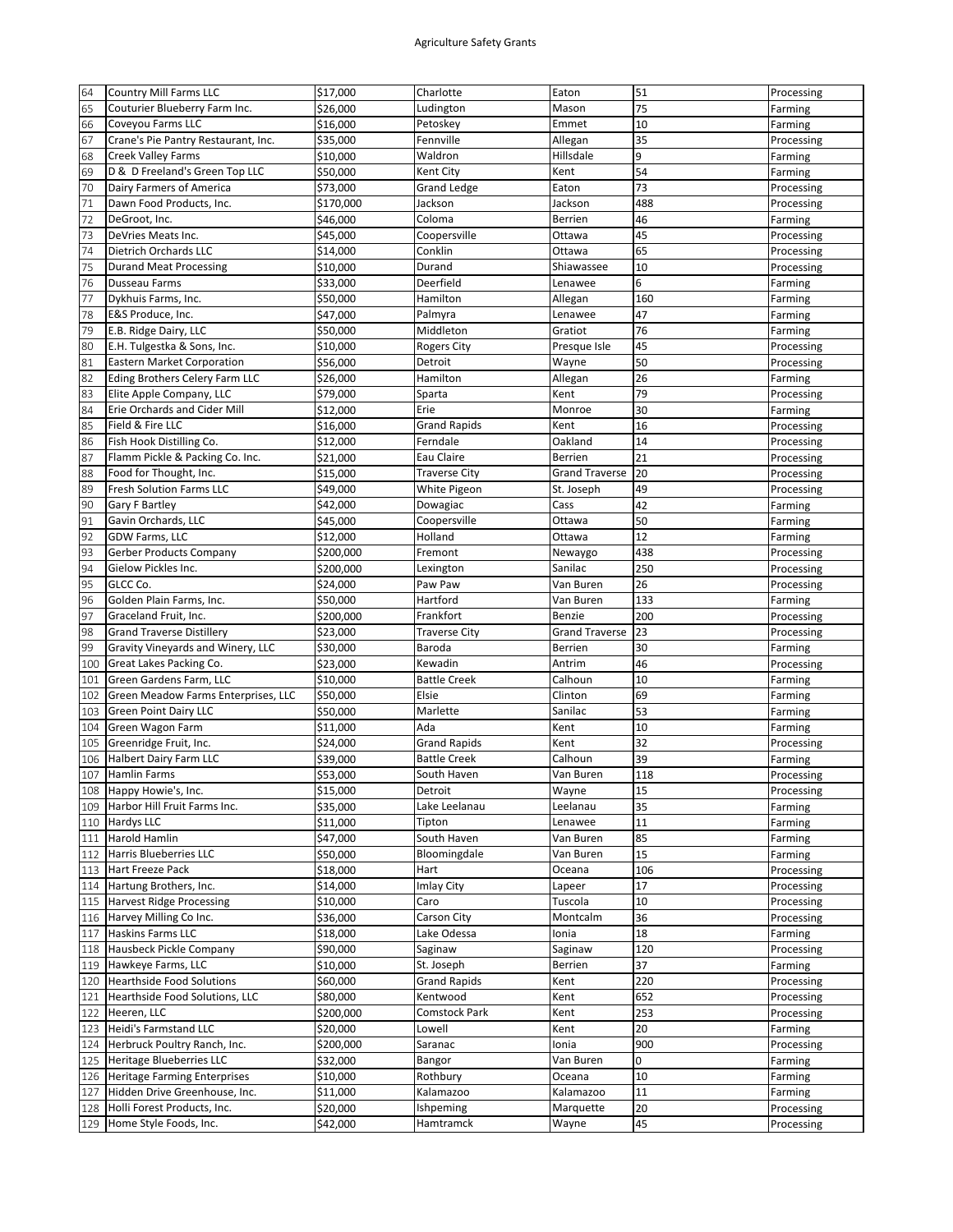| 130 | Homestead Orchards LLC               | \$40,000  | Conklin                | Ottawa                | 30     | Farming    |
|-----|--------------------------------------|-----------|------------------------|-----------------------|--------|------------|
| 131 | <b>Horkey Brother Farms</b>          | \$44,000  | Dundee                 | Monroe                | 46     | Farming    |
| 132 | House of Flavors Inc.                | \$176,000 | Ludington              | Mason                 | 208    | Processing |
| 133 | House of Flavors, Inc.               | \$20,000  | Ludington              | Mason                 | 208    | Processing |
| 134 | Indian Summer Cooperative Inc.       | \$200,000 | Ludington              | Mason                 | 243    | Processing |
| 135 | <b>Interwater Farms</b>              | \$15,000  | Williamsburg           | <b>Grand Traverse</b> | 18     | Farming    |
|     | Iorio's Gelatiere, LLC               |           | Ann Arbor              | Washtenaw             | 31     |            |
| 136 |                                      | \$31,000  |                        |                       |        | Processing |
| 137 | IOTT Farms, Inc.                     | \$32,000  | Deerfield              | Lenawee               | 32     | Farming    |
| 138 | lott Ranch & Orchard, Inc.           | \$11,000  | Petersburg             | Monroe                | 15     | Farming    |
| 139 | lott Ranch & Orchard, Inc.           | \$39,000  | Petersburg             | Monroe                | 78     | Farming    |
| 140 | Iron Fish Distillery Inc.            | \$10,000  | Thompsonville          | Benzie                | 20     | Processing |
| 141 | J & DC Chocolates LLC                | \$10,000  | Empire                 | Leelanau              | 9      | Processing |
| 142 | Jack Brown Produce                   | \$66,000  | Sparta                 | Kent                  | 83     | Processing |
| 143 | Jason Thomas                         | \$17,000  | <b>Grand Junction</b>  | Van Buren             | 4      | Farming    |
| 144 | Jeff Scherer Farms LLC               | \$50,000  | Bloomingdale           | Van Buren             | 50     | Farming    |
| 145 | Joe Leduc                            | \$200,000 | Paw Paw                | Van Buren             | 206    | Processing |
| 146 | Joe Rasch Orchards, Inc.             | \$19,000  | Sparta                 | Kent                  | 79     | Farming    |
| 147 | John & Stacey Alt Farms              | \$14,000  | Kent City              | Kent                  | 14     | Farming    |
| 148 | Jon Boy, LLC                         | \$14,000  | Ovid                   | Clinton               | 14     | Farming    |
| 149 | Jon Brian Hinkelman                  | \$10,000  | Watervliet             | Berrien               | 12     | Farming    |
| 150 | Jubilee Blueberry Farms, LLC         | \$50,000  | <b>Grand Junction</b>  | Van Buren             | 9      | Farming    |
| 151 | <b>K&amp;K Dairy Farms, LLC</b>      | \$17,000  | Westphalia             | Clinton               | 16     | Farming    |
| 152 | Kalamazoo Specialty Plants, LLC      |           | Kalamazoo              | Kalamazoo             | 56     |            |
|     |                                      | \$50,000  |                        |                       |        | Farming    |
| 153 | Karnemaat, LLC                       | \$57,000  | Fremont                | Newaygo               | 57     | Processing |
| 154 | <b>KBDetroit, LLC</b>                | \$24,000  | Detroit                | Wayne                 | 29     | Processing |
| 155 | KDS, LLC                             | \$14,000  | Ferndale               | Oakland               | 14     | Processing |
| 156 | <b>Kellogg Company</b>               | \$200,000 | <b>Battle Creek</b>    | Calhoun               | 1080   | Processing |
| 157 | Ken Reister Orchards LLC             | \$10,000  | Conklin                | Ottawa                | 18     | Farming    |
| 158 | Kenny Inc.                           | \$26,000  | Merrill                | Saginaw               | 65     | Processing |
| 159 | Kent Fruit Farms LLC                 | \$50,000  | Casnovia               | Muskegon              | 59     | Farming    |
| 160 | King Orchards, Inc.                  | \$50,000  | Central Lake           | Antrim                | 65     | Farming    |
| 161 | Kludy Farms, LLC                     | \$17,000  | Shelby                 | Oceana                | 17     | Farming    |
|     | Knaebe's Mmmunchy Krunchy Apple      |           |                        |                       |        |            |
| 162 | Farm and Cider Mill, LLC             | \$50,000  | <b>Rogers City</b>     | Presque Isle          | 62     | Farming    |
| 163 | Koeze Company                        | \$40,000  | Wyoming                | Kent                  | 30     | Processing |
| 164 | Konos Inc.                           | \$50,000  | Martin                 | Allegan               | 200    | Processing |
| 165 | Kowalski Companies, Inc.             | \$87,000  | Hamtramck              | Wayne                 | 82     | Processing |
| 166 | KRB, Inc.                            | \$39,000  | Washington Township    | Macomb                | 39     | Farming    |
| 167 | Kristopher Wardin                    | \$10,000  | St. Johns              | Clinton               | 10     | Farming    |
| 168 | Kuehnle Farms LLC                    | \$50,000  | Hartford               | Van Buren             | 90     |            |
|     | L. Mawby, LLC                        |           |                        |                       | 54     | Farming    |
| 169 |                                      | \$10,000  | <b>Suttons Bay</b>     | Leelanau              |        | Processing |
| 170 | Laier Farms Inc.                     | \$24,000  | <b>Howell Township</b> | Livingston            | 24     | Farming    |
| 171 | Lake Michigan Berry LLC              | \$20,000  | South Haven            | Van Buren             | 20     | Farming    |
| 172 | Lakeside Pic-N-Pac LLC               | \$40,000  | Holland                | Ottawa                | 24     | Processing |
|     | 173 Langeland Farms, Inc.            | \$28,000  | Coopersville           | Ottawa                | 28     | Farming    |
| 174 | Larry Dean Westrate                  |           |                        |                       |        |            |
| 175 |                                      | \$29,000  | Kalamazoo              | Kalamazoo             | 25     | Farming    |
| 176 | Larsen Farms                         | \$12,000  | Scottville             | Mason                 | 12     | Farming    |
|     | Leelanau Fruit Co.                   | \$58,000  | <b>Suttons Bay</b>     | Leelanau              | 52     | Processing |
| 177 | Leelanau Wine Cellars Ltd.           | \$41,000  | Ann Arbor              | Washtenaw             | 41     | Processing |
| 178 | Legacy Labor, Inc.                   | \$50,000  | Lake City              | Missaukee             | 50     | Farming    |
| 179 | Lehmans Orchard LLC                  | \$12,000  | Niles                  | Berrien               | 12     | Processing |
| 180 | Leitz Farms LLC                      | \$50,000  | Sodus                  | Berrien               | 225    | Farming    |
|     | Lemon Creek Fruit Farm               |           | <b>Berrien Springs</b> | Berrien               |        |            |
| 181 | Lemon Creek Winery, Ltd.             | \$11,000  |                        |                       | $11\,$ | Farming    |
| 182 |                                      | \$19,000  | <b>Berrien Springs</b> | Berrien               | 19     | Processing |
| 183 | Lewis Orchards, Inc.                 | \$17,000  | New Era                | Oceana                | 25     | Farming    |
| 184 | Lew-Max LLC                          | \$15,000  | Belding                | Ionia                 | 15     | Farming    |
| 185 | Litehouse Inc.                       | \$200,000 | Lowell                 | Kent                  | 382    | Processing |
| 186 | Luestem Farm LLC                     | \$10,000  | East Jordan            | Charlevoix            | 10     | Farming    |
| 187 | Lynn Mayer's Great Lakes Glads, Inc. | \$50,000  | Bronson                | Branch                | 118    | Farming    |
| 188 | Maeder Brothers Inc.                 | \$18,000  | Weidman                | Isabella              | 18     | Processing |
| 189 | Malkowski Orchard Market Inc.        | \$34,000  | Free Soil              | Mason                 | 34     | Farming    |
| 190 | Maple Grove Acres Inc.               | \$11,000  | Ruth                   | Huron                 | $11\,$ | Farming    |
| 191 | Marysville Ethanol, LLC              | \$40,000  | Marysville             | St. Clair             | 40     | Processing |
| 192 | Mastronardi Produce-USA Inc.         | \$200,000 | Livonia                | Wayne                 | 831    | Processing |
| 193 | <b>Maurer Meat Processors LLC</b>    | \$13,000  | Ubly                   | Huron                 | 13     | Processing |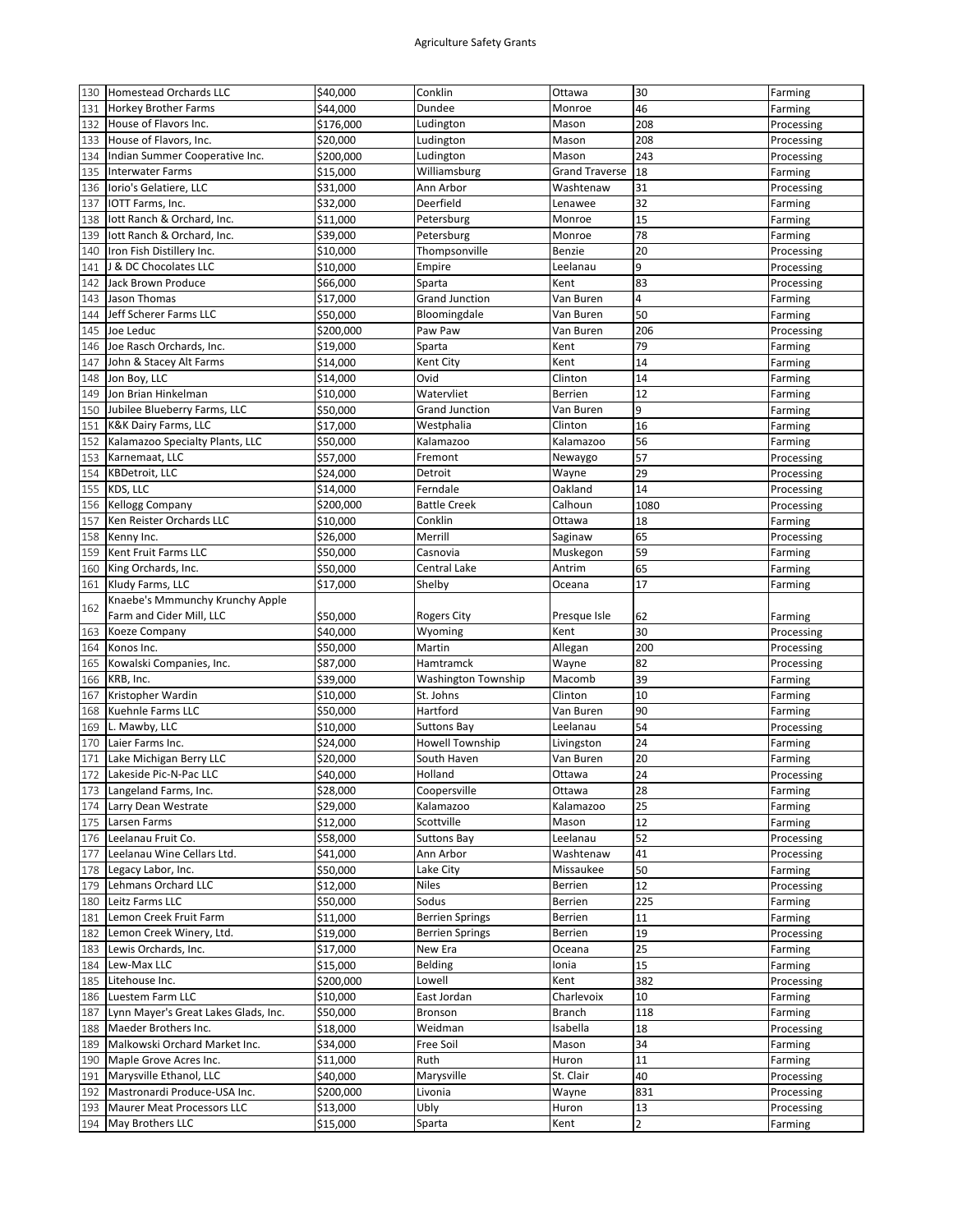|     | Meachum Family Farms LLC                | \$37,000  | Hartford               | Van Buren             | 85          | Farming    |
|-----|-----------------------------------------|-----------|------------------------|-----------------------|-------------|------------|
| 196 | Mediterranean Foods Group LLC           | \$31,000  | <b>Madison Heights</b> | Oakland               | 35          | Processing |
| 197 | MI Frozen Food, LLC                     | \$10,000  | Detroit                | Wayne                 | 10          | Processing |
| 198 | MI Local Hops LLC                       | \$10,000  | Williamsburg           | <b>Grand Traverse</b> | 10          | Farming    |
| 199 | Mibelloon Dairy, LLC                    | \$15,000  | St. Louis              | Gratiot               | 46          |            |
|     | Michigan Agricultural Commodities, Inc. | \$50,000  | Lansing                | Eaton                 | 106         | Farming    |
| 200 |                                         |           |                        |                       |             | Processing |
| 201 | Michigan Milk Producers Association     | \$90,000  | Novi                   | Oakland               | 270         | Processing |
| 202 | Michigan Sugar Company                  | \$200,000 | Bay City               | Bay                   | 930         | Processing |
| 203 | Michigan Turkey Producers, LLC          | \$200,000 | <b>Grand Rapids</b>    | Kent                  | 698         | Processing |
| 204 | Mike Pirrone Produce Inc.               | \$44,000  | Capac                  | St. Clair             | 44          | Processing |
| 205 | Munsell's Poultry Processing LLC        | \$18,000  | Fowlerville            | Livingston            | 18          | Processing |
| 206 | N.J. Fox & Sons, Inc.                   | \$45,000  | Shelby                 | Oceana                | 80          | Farming    |
| 207 | New Day Berry Farms LLC                 | \$35,000  | South Haven            | Van Buren             | 25          | Farming    |
| 208 | New Era's American Apple LLC            | \$48,000  | New Era                | Oceana                | 48          | Farming    |
| 209 | New Era's American Apple Packing LLC    | \$19,000  | New Era                | Oceana                | 19          | Processing |
|     | New Era's American Asparagus Packing    |           |                        |                       |             |            |
| 210 | LLC                                     | \$42,000  | New Era                | Oceana                | 0           | Processing |
| 211 | Neyer Farms Inc.                        | \$10,000  | Mt. Pleasant           | Isabella              | 10          | Farming    |
| 212 | Norris Dairy Farm Inc.                  | \$19,000  | Hesperia               | Oceana                | 21          | Farming    |
| 213 | Northern Lakes Seafood & Meats LLC      | \$30,000  | Detroit                | Wayne                 | 30          | Processing |
| 214 | Nyblad Orchards Inc.                    | \$10,000  | Kent City              | Kent                  | 30          | Processing |
|     |                                         |           | Hudsonville            | Ottawa                | 33          |            |
| 215 | Opel Growers Inc.                       | \$33,000  |                        |                       |             | Farming    |
| 216 | Ottawa Farms, LLC                       | \$15,000  | Allendale              | Ottawa                | 15          | Farming    |
| 217 | Overlook Harvesting Michigan, LLC       | \$50,000  | Grant                  | Newaygo               | 120         | Farming    |
| 218 | Oxley Bros. Farm LLC                    | \$14,000  | Lawton                 | Van Buren             | 14          | Farming    |
| 219 | <b>Packard Farms LLC</b>                | \$30,000  | Clare                  | Clare                 | 30          | Farming    |
| 220 | Packers Canning Company, Inc.           | \$111,000 | Lawton                 | Van Buren             | 100         | Processing |
| 221 | Panther James LLC                       | \$38,000  | Berkley                | Oakland               | 38          | Processing |
| 222 | Paramount Baking Co. Inc.               | \$26,000  | Roseville              | Macomb                | 29          | Processing |
| 223 | Paramount Coffee Company                | \$40,000  | Lansing                | Clinton               | 87          | Processing |
| 224 | Paulen Farms, Inc.                      | \$12,000  | <b>Howard City</b>     | Montcalm              | 12          | Farming    |
| 225 | Peaceful Road Farms LLC                 | \$33,000  | Shelbyville            | Allegan               | $\mathbf 1$ | Farming    |
| 226 | Pero Family Farms Food Company, LLC     | \$87,000  | <b>Benton Harbor</b>   | <b>Berrien</b>        | 87          | Processing |
| 227 | Petoskey Brewing Company LLC            | \$30,000  | Petoskey               | Emmet                 | 30          | Processing |
| 228 | PFI Holdco LLC                          | \$200,000 | Shelby                 | Oceana                | 919         | Processing |
| 229 | PGI of Saugatuck Inc.                   | \$32,000  | Fennville              | Allegan               | 32          | Processing |
|     | Piedt Farms, LLC                        |           | Eau Claire             | Berrien               | 67          |            |
| 230 |                                         | \$50,000  |                        |                       |             | Farming    |
| 231 | Pineview Greenhouses Inc.               | \$40,000  | Kalamazoo              | Kalamazoo             | 40          | Farming    |
| 232 |                                         |           |                        |                       |             |            |
|     | Plants Unlimited Inc.                   | \$34,000  | Kalamazoo              | Kalamazoo             | 34          | Farming    |
| 233 | POET Biorefining Caro LLC               | \$37,000  | Caro                   | Tuscola               | 37          | Processing |
| 234 | Pond Hill Farm LLC                      | \$32,000  | <b>Harbor Springs</b>  | Emmet                 | 27          | Farming    |
| 235 | Post Gardens Inc.                       | \$30,000  | Rockwood               | Wayne                 | 30          | Farming    |
| 236 | Post Gardens of Battle Creek Inc.       | \$19,000  | <b>Battle Creek</b>    | Calhoun               | 19          | Farming    |
| 237 | Rabe Orchards LLC                       | \$11,000  | Shelby                 | Oceana                | 30          | Farming    |
| 238 | Railside Orchards, Inc.                 | \$18,000  | Lowell                 | Kent                  | 18          | Farming    |
| 239 | Rajzer Farms LLC                        | \$43,000  | Decatur                | Van Buren             | 43          | Farming    |
| 240 | Rasch Bros. Apple Storage LLC           | \$17,000  | <b>Grand Rapids</b>    | Kent                  | 45          | Processing |
| 241 | Rasch Family Orchards LLC               | \$50,000  | <b>Grand Rapids</b>    | Kent                  | 87          | Farming    |
| 242 | Ray Wiegand's Nursery Inc.              | \$50,000  | Macomb                 | Macomb                | 240         | Farming    |
| 243 | Raymond Louis Peltier                   |           | Jeddo                  | St. Clair             | 13          | Farming    |
|     |                                         | \$12,000  |                        |                       |             |            |
| 244 | Redstone Dairy, LLC                     | \$10,000  | St. Louis              | Gratiot               | 15          | Farming    |
| 245 | Reenders Blueberry Farms, LLC           | \$50,000  | <b>Grand Haven</b>     | Ottawa                | 66          | Farming    |
| 246 | <b>Relentless Holdings LLC</b>          | \$14,000  | Ferndale               | Oakland               | 14          | Processing |
| 247 | Request Foods Inc.                      | \$200,000 | Holland                | Ottawa                | 900         | Processing |
| 248 | <b>Revolution Farms LLC</b>             | \$31,000  | Caledonia              | Kent                  | 30          | Farming    |
| 249 | Ridgeview Orchards, LLC                 | \$50,000  | Conklin                | Ottawa                | 83          | Farming    |
| 250 | River Ridge Farms Inc.                  | \$39,000  | Coopersville           | Ottawa                | 39          | Farming    |
| 251 | Riveridge Cider Co., LLC                | \$17,000  | Webberville            | Ingham                | 47          | Processing |
| 252 | Riveridge Land Co., LLC                 | \$50,000  | Sparta                 | Kent                  | 100         | Farming    |
| 253 | Riveridge Packing, LLC                  | \$41,000  | Sparta                 | Kent                  | 120         | Processing |
| 254 | Riveridge Packing, LLC                  | \$26,000  | Sparta                 | Kent                  | 60          | Processing |
| 255 | Riveridge Produce Marketing, Inc.       | \$37,000  | Grant                  | Newaygo               | 60          | Processing |
| 256 | Ronald F. Richter                       | \$15,000  | Decatur                | Van Buren             | 23          | Farming    |
| 257 | Royal Farms, Inc.                       | \$14,000  | Ellsworth              | Antrim                | 23          | Farming    |
| 258 | Russell P. Costanza                     | \$50,000  | Sodus                  | Berrien               | 141         | Farming    |
|     | 259 Ryan Malburg Farms LLC              | \$11,000  | Hart                   | Oceana                | 20          | Farming    |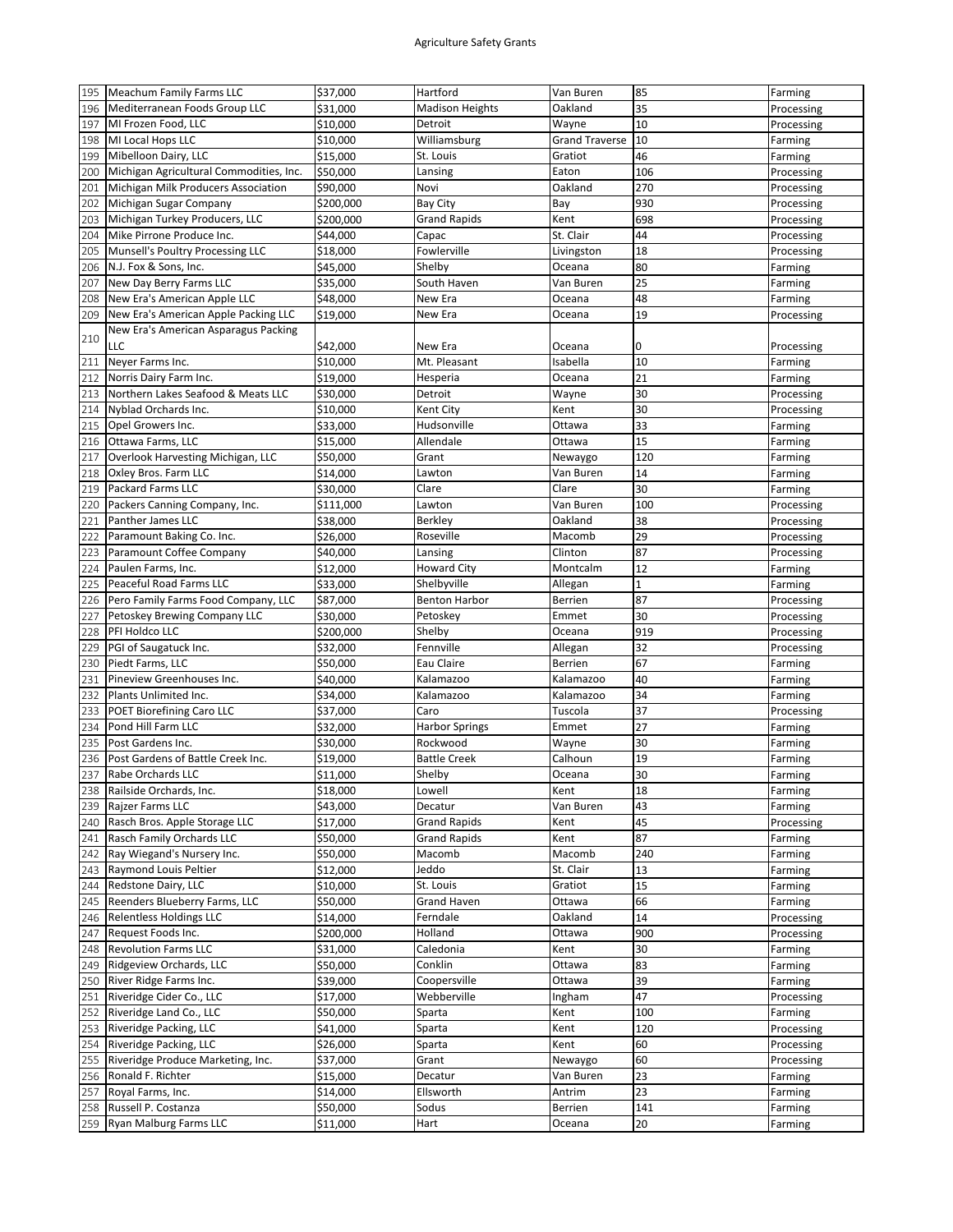| 260 | S&F Foods, Inc.                                | \$95,000  | Romulus                      | Wayne                            | 107         | Processing            |
|-----|------------------------------------------------|-----------|------------------------------|----------------------------------|-------------|-----------------------|
| 261 | S&W Huggett Holdings, Inc.                     | \$13,000  | Marlette                     | Sanilac                          | 23          | Processing            |
| 262 | Safie Specialty Foods Co., Inc.                | \$64,000  | <b>Chesterfield Township</b> | Macomb                           | 64          | Processing            |
| 263 | SAHA Foods, Inc.                               | \$31,000  | Pinconning                   | Bay                              | 31          | Processing            |
| 264 | Sand Creek Dairy LLC                           | \$26,000  | Hastings                     | Barry                            | 26          | Farming               |
| 265 | Sandy View Farm LLC                            | \$33,000  | Hamilton                     | Allegan                          | 33          | Farming               |
| 266 | Sandyland Farms                                | \$26,000  | <b>Howard City</b>           | Montcalm                         | 75          | Farming               |
| 267 | SBFI, Inc.                                     | \$163,000 | <b>Grand Junction</b>        | Van Buren                        | 150         | Processing            |
| 268 | Schafer Agronomy LLC                           | \$10,000  | DeWitt                       | Clinton                          | 10          | Farming               |
| 269 | Schilling Family Farms, LLC                    | \$40,000  | Saint Joseph                 | Berrien                          | 95          |                       |
|     | Schipper Eggs, LLC                             |           | Holland                      |                                  | 38          | Farming<br>Processing |
| 270 | <b>Shoreline Fruit LLC</b>                     | \$38,000  | <b>Traverse City</b>         | Allegan<br><b>Grand Traverse</b> | 157         |                       |
| 271 |                                                | \$157,000 |                              |                                  |             | Processing            |
| 272 | Shoreline Growers Inc.                         | \$30,000  | Hudsonville                  | Ottawa                           | 80          | Farming               |
| 273 | Sietsema Farms                                 | \$21,000  | Allendale                    | Ottawa                           | 27          | Farming               |
| 274 | Sklarczyk Seed Farm LLC                        | \$36,000  | Johannesburg                 | Otsego                           | 35          | Farming               |
| 275 | Snackwerks of Michigan, LLC                    | \$24,000  | <b>Battle Creek</b>          | Calhoun                          | 24          | Processing            |
| 276 | Sparks Cedarlee Farm LLC                       | \$23,000  | Cassopolis                   | Cass                             | 23          | Farming               |
| 277 | Sportel Greenhouses, LLC                       | \$26,000  | Kalamazoo                    | Kalamazoo                        | 25          | Farming               |
| 278 | Stan Ouding Bedding Plants, Inc.               | \$10,000  | Kalamazoo                    | Kalamazoo                        | 18          | Farming               |
| 279 | Star of the West Milling Company               | \$59,000  | Frankenmuth                  | Saginaw                          | 237         | Processing            |
| 280 | <b>Steffens Orchards LLC</b>                   | \$12,000  | Sparta                       | Kent                             | $\mathbf 1$ | Farming               |
| 281 | Stephen L. VanOeffelen Trust                   | \$26,000  | Conklin                      | Ottawa                           | 26          | Farming               |
| 282 | Steve T Bardenhagen                            | \$23,000  | Lake Leelanau                | Leelanau                         | 8           | Farming               |
| 283 | <b>Stony Creek Dairy LLC</b>                   | \$21,000  | Westphalia                   | Clinton                          | 21          | Farming               |
| 284 | <b>Streek's Greenhouse</b>                     | \$21,000  | Kalamazoo                    | Kalamazoo                        | 21          | Farming               |
| 285 | Sun Foods, Inc.                                | \$11,000  | Detroit                      | Wayne                            | 11          | Processing            |
| 286 | Sunrise Acres, Inc.                            | \$187,000 | Hudsonville                  | Ottawa                           | 187         | Processing            |
| 287 | Superior Sales, Inc.                           | \$22,000  | Hudsonville                  | Ottawa                           | 22          | Processing            |
| 288 | SVF, Inc.                                      | \$11,000  | Northport                    | Leelanau                         | 18          | Farming               |
| 289 | Swanson Grading & Brining, Inc.                | \$30,000  | Ravenna                      | Muskegon                         | 4           | Processing            |
| 290 | Swanson Pickle Co., Inc.                       | \$25,000  | Ravenna                      | Muskegon                         | 20          | Farming               |
| 291 | Swisslane Farms Inc.                           | \$50,000  | Alto                         | Kent                             | 51          | Farming               |
| 292 | <b>TCB Food Processing LLC</b>                 | \$14,000  | Bangor                       | Van Buren                        | 15          | Processing            |
| 293 | <b>TCWC LLC</b>                                | \$41,000  | <b>Traverse City</b>         | <b>Grand Traverse</b>            | 51          | Processing            |
| 294 | <b>Temperance Distilling Company</b>           | \$68,000  | Temperance                   | Monroe                           | 72          | Processing            |
| 295 | Teresa Ostroski                                | \$19,000  | Sterling                     | Arenac                           | 20          | Farming               |
| 296 | The Andersons, Inc.                            | \$50,000  | Hemlock                      | Saginaw                          | 100         | Processing            |
| 297 | The Bainbridge Beverage Company                | \$21,000  | Coloma                       | Berrien                          | 21          | Processing            |
| 298 | The Great Bread Company                        | \$16,000  | Allendale                    | Ottawa                           | 10          | Processing            |
| 299 | The Kitchen Inc.                               | \$34,000  | <b>Sterling Heights</b>      | Macomb                           | 34          | Processing            |
|     |                                                |           |                              |                                  |             |                       |
| 300 | The Mennel Milling Company of Michigan 516,000 |           |                              |                                  |             |                       |
|     | The Winery at Young Farms LLC                  |           | Dowagiac                     | Cass                             | 18          | Processing            |
| 301 |                                                | \$13,000  | Mecosta                      | Mecosta                          | 13          | Processing            |
| 302 | Tim Campbell Farm LLC                          | \$29,000  | <b>Imlay City</b>            | Lapeer                           | 29          | Farming               |
| 303 | Todd Greiner Farms Packing, LLCP               | \$50,000  | Hart                         | Oceana                           | 77          | Farming               |
| 304 | Tom Rasch & Son Orchards LLC                   | \$18,000  | Greenville                   | Montcalm                         | 18          | Farming               |
| 305 | Tom Walkers Grist Mill Inc.                    | \$13,000  | Fenton                       | Genesee                          | 13          | Processing            |
| 306 | Triple D Orchards Inc.                         | \$26,000  | Empire                       | Leelanau                         | 26          | Processing            |
| 307 | True Blue Processing, Inc.                     | \$51,000  | <b>Grand Junction</b>        | Van Buren                        | 59          | Processing            |
| 308 | Twin City Foods, Inc.                          | \$50,000  | Lake Odessa                  | Ionia                            | 280         | Processing            |
| 309 | Uncle John's Cider Mill Inc.                   | \$20,000  | St. Johns                    | Clinton                          | 20          | Processing            |
| 310 | Unity Vibration Kombucha                       | \$10,000  | Ypsilanti                    | Washtenaw                        | 10          | Processing            |
| 311 | <b>Valley Farms LLC</b>                        | \$50,000  | Imlay City                   | Lapeer                           | 60          | Farming               |
| 312 | Van Dyk Ag Properties                          | \$50,000  | Imlay City                   | Lapeer                           | 140         | Farming               |
| 313 | Veritas Vineyard, LLC                          | \$151,000 | Jackson                      | Jackson                          | 151         | Processing            |
| 314 | <b>Victory Farms LLC</b>                       | \$47,000  | Hudsonville                  | Ottawa                           | 60          | Farming               |
| 315 | <b>Visser Farms</b>                            | \$29,000  | Zeeland                      | Ottawa                           | 29          | Farming               |
| 316 | Vita Plus Corporation                          | \$25,000  | Gagetown                     | Tuscola                          | 25          | Processing            |
| 317 | V-Spa International                            | \$19,000  | Caledonia                    | Kent                             | 19          | Farming               |
| 318 | Wagenmaker Farms, Inc.                         | \$20,000  | Fremont                      | Newaygo                          | 20          | Farming               |
| 319 | <b>Wahmhoff Farms LLC</b>                      | \$21,000  | Gobles                       | Van Buren                        | 41          | Farming               |
| 320 | <b>Walcott Elevator, LLC</b>                   | \$15,000  | Allendale                    | Ottawa                           | 15          | Farming               |
| 321 | <b>Walravens Markets</b>                       | \$16,000  | Cadillac                     | Wexford                          | 16          | Processing            |
| 322 | Walters Gardens, Inc.                          | \$50,000  | Zeeland                      | Ottawa                           | 190         | Farming               |
| 323 | <b>Walther Farms LLC</b>                       | \$50,000  | <b>Three Rivers</b>          | St. Joseph                       | 50          | Farming               |
| 324 | Wenke Greenhouses Inc.                         | \$125,000 | Kalamazoo                    | Kalamazoo                        | 120         | Processing            |
|     |                                                |           |                              |                                  |             |                       |